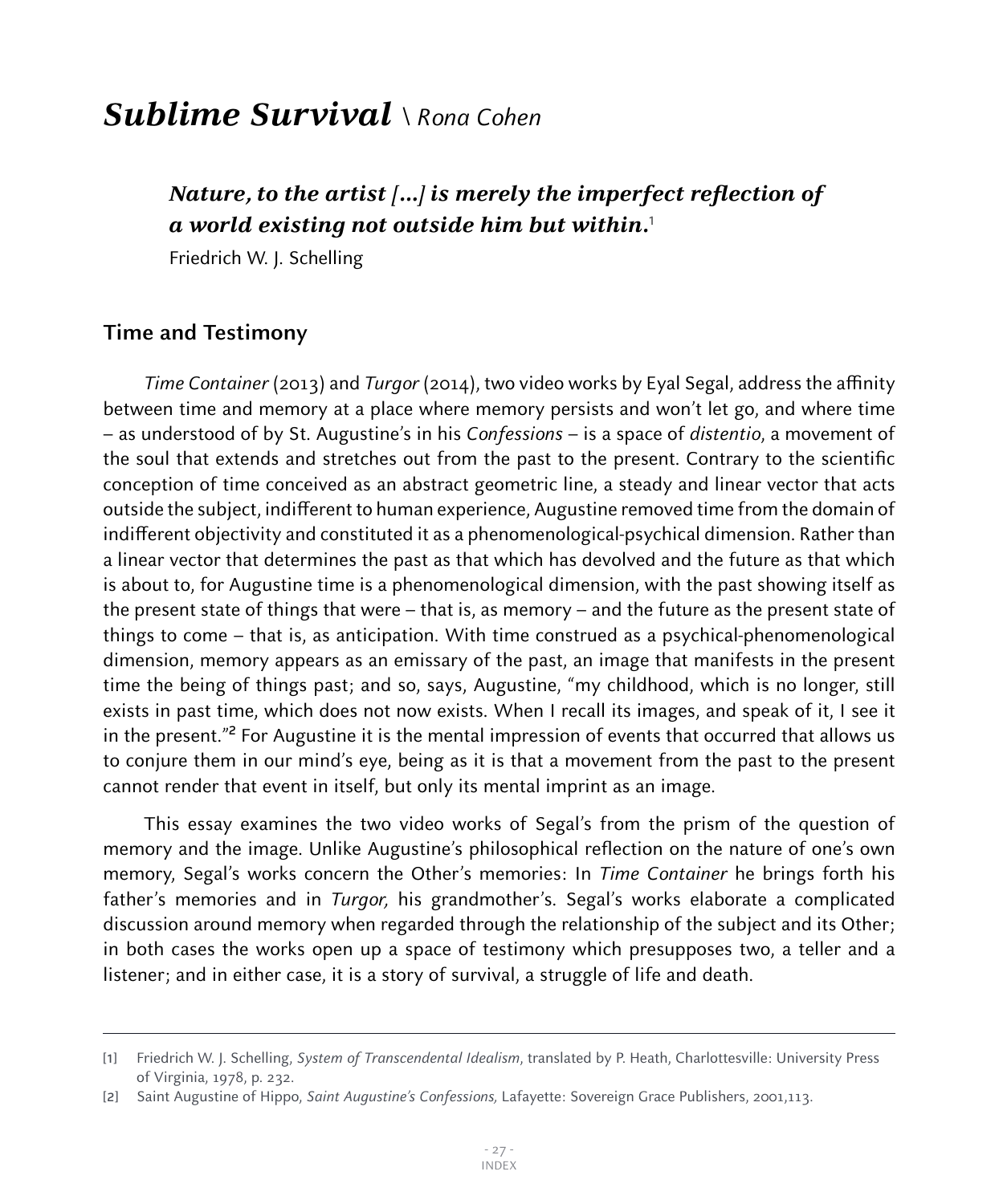In Remnants of Auschwitz, Giorgio Agamben writes that "life bears with it a caesura that can transform all life into survival and all survival into life […]. In another sense, survival has a positive sense and refers [...] to the person who, in fighting against death, has survived the inhuman."<sup>3</sup> For Agamben, the positive sense of survival consists in surviving the inhuman. Yet the inhuman, for Agamaben, is not death in the sense of the natural fate that awaits every living being, but rather something inherent in life itself, the mark of death contained within life that threatens the subject with his own destruction, an evil beyond grasp that needs to be excluded from the human. Whether implicitly – as in the case of *Time Container* – or more literally – as in *Turgor* – both these works address the question of survival in the face of inhumanity, but they differ in that in the first, inhumanity is understood to be that of nature's, while in the second it pertains to human nature. In Time Container the artist accompanies his father to the Port of Ashdod where he used to work as a seaman, to captures his memories as they arise from this renewed encounter. One story stands out in particular, that of surviving a life-threatening storm while sailing deep at sea. In Turgor, however, the survival is not that nature's elements; paradoxically, it is a struggle to survive the inhumanity inherent in human nature. The video moves between simultaneously occurring past and a present, between his grandmother's childhood memories from the Germany she grew up in when the Nazis came to power, and a regulated experiment in survival conducted by the artist. The grandmother's testimony is delivered indirectly, by way of a survival scene mounted by the artist – a feat of survival performed in a controlled environment which, in turn, itself relies on the double nature of the inhuman: both as an element of the human and as that which must be alienated from it – in other words, absolute evil – and as nature's own innate inhumanity. And it seems that Segal avails himself of the latter precisely in order to survive the former.

On the face of it, both Turgor and Time Container address the memories of the Other – memories relayed to Segal due to his position as "the listener," a witness who, by virtue of hearing to them, lends them the seal of a testimony. Yet Segal does not come forth as a passive recipient, as a documentarist who seeks to neutralize his own subjectivity to allow truth to emerge from the speech of the Other. In fact, despite a clear documentary aspect in these videos, the stories are transmitted rather by way of the impact generated on him, by how the memories of the Other affect his own subjectivity as a "listener," as the addressee of their testimony.

Both Time Container and Turgor address time in complex ways. In Time Container the question of time is conveyed through splitting space into two, using a video diptych. Shot under the sweeping prohibition to shoot on the port's premises, the video documents Segal's father on a return visit there, accompanied by his son. The choice of a diptych, of a split image showing two locations at the same time, conveys what Segal terms a "dual attention". Similarly, the split image represents the duplicity of the son's point of view as he regards his father on the one hand while enchantedly beholding the grand views of the port on the other.

<sup>[3]</sup> Girogio Agamben, Remnants of Auschwitz: The Witness and the Archive, translated by Daniel Heller-Roazen, New York: Zone Books, 1999, 133.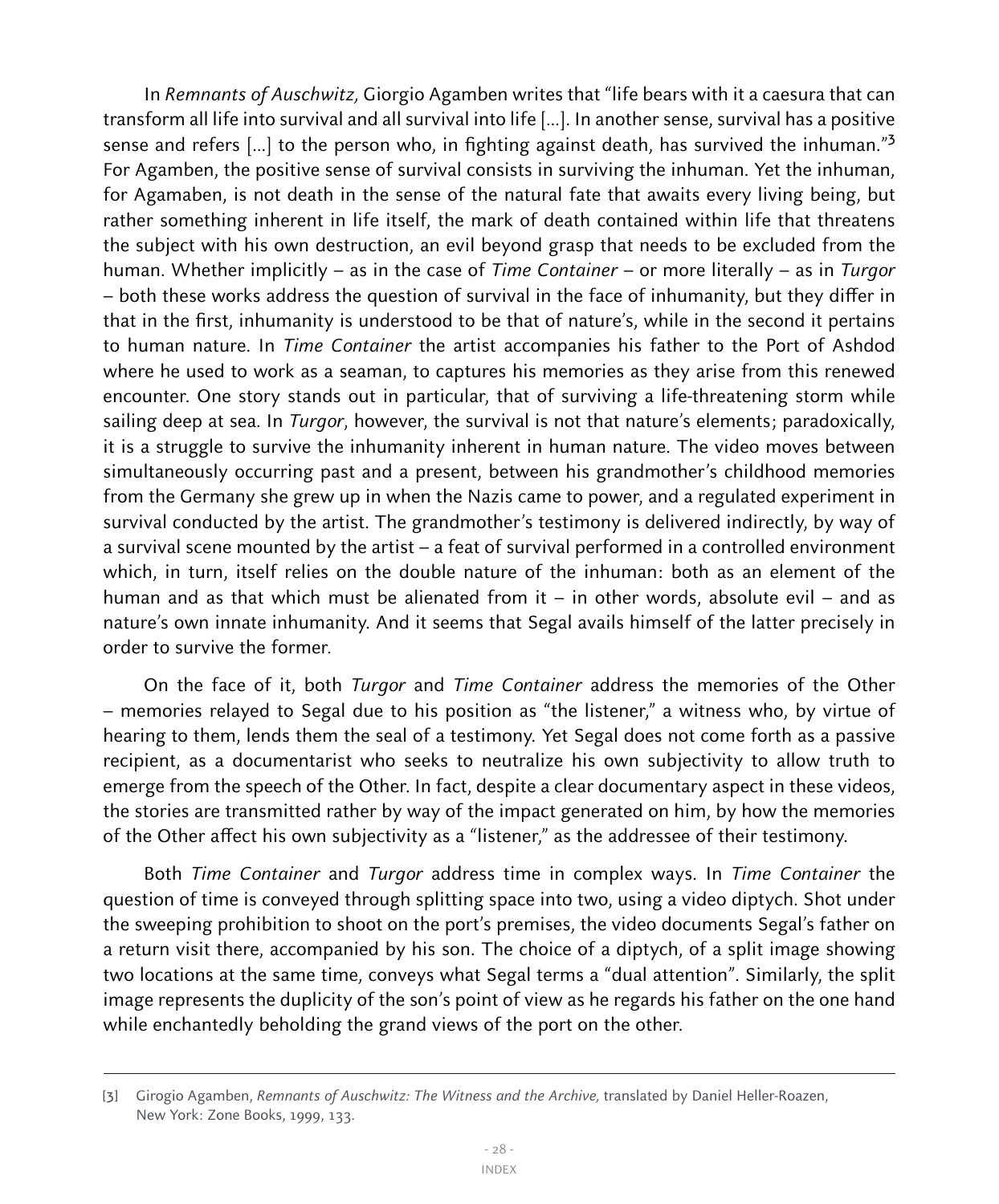Hence, while the father is seen recounting his memories in one screen – notably, a particular memory of survival against all odds while sailing at sea, a struggle between life and death, man and nature, and human and inhuman – the second screen features sights of the port as it appears today, as a giant, industrialized metropolis of mighty cranes and containers that are shot against the wide horizons of the open sea. Both views are equally important here, as the work "cannot exist with its left eye alone, nor only with its right eye," explains Segal. The past must reside alongside the present, the old beside the new.

Despite Segal's own dual attention, the work encompasses two spatial positions, that of the father recounting his memories and that of the son as the Other of his father's testimony. The form of a diptych appears to enable these two distinct positions of speaker and witness, as well as the space of a testimony that emerges with the very act of speaking, and which Segal's art brings into visibility. By his very presence, the son allows a place for his father's testimony to occur; and, by occupying the position of the Other of testimony, who by his attention grants the Other his subjectivity, the viewer, in turn, is also made witness of the memory, through the artistic act. The viewer too becomes a witness, someone who literally witnesses, who carries the responsibility of seeing. Segal duplicates his own position as a witness to delegate it to the viewer – a viewer who now, having become a witness, witnesses the artist's experience.



Time Container, 2013, diptych, two channel HD video, 7'41"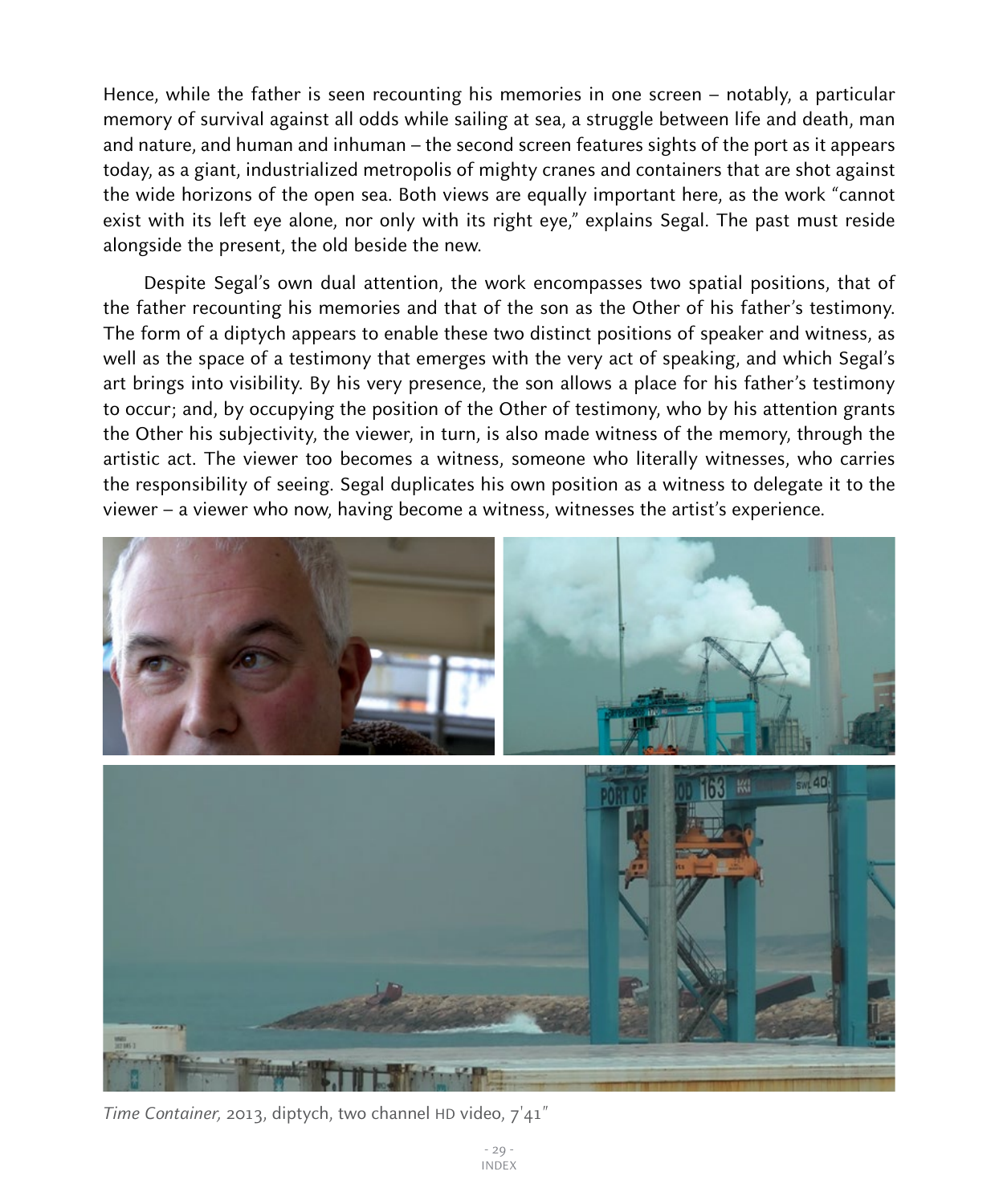Testimony is likewise at the center of *Turgor*. "Turgor pressure" is derived from plant biology, designating the process in which a low salute solution pushes against the cell walls. When a plant is submerged in a hypotonic solution, the uneven salt levels begin to generate osmotic pressure, which causes water to infiltrate the cell and increase its volume. As plant cells are surrounded by an outer layer – the cell wall –the inner pressure on the membrane is contained and growth is limited. In fact, the effect of "turgor pressure" helps the plant maintain its rigidity, facilitating the outward growth of young stems and leaves. But while vital for vegetal cells, turgor pressure can prove lethal to animal cells, which are impermeable to water and lack the protective layer of the cell wall. Hence, when placed in a hypotonic environment, osmotic pressure may cause animal organisms to burst.4 This potentially lethal imbalance is at the heart of the experiment conducted by Segal in Turgor, where he performs a headstand inside a low solute water tank. This practice is in fact a known method of torture, and it took Segal extensive practice to be able to perform  $it$  – that is, to withstand the torture – in a way that he could sustain the pressure while staying upright, head down in the water and perform it in Münster, Germany, sometimes dubbed "the city of water". Münster is also the birthplace of his grandmother, Chaya Segal, who as a child was forced out of her native Germany when the Nazis came to power. Just as he returns with his father to the port of Ashdod, so in Turgor he returns to Münster – but this time accompanied by his grandmother's memories, to endure the ordeal of the "water torture" in front of the Zwinger, a historic building used for torture and executions during WWII. As he performs his feat, we hear in the background a tune sung by his grandmother, as well as ambient birdsong captured on the scene while we hear the sound of the artist holding his breath before submerging himself in the water.

Whereas in Time Container past and present are split across two locations, in Turgor the two temporalities are superimposed, compressed into a single image as it were, a "dual attention" co-occurring at a single place. The controlled experiment conducted in  $Turgor - a$  'performance,' to use the artistic term – doesn't involve, as in *Time Container*, a battle against an external vector – the hostile elements of nature in its immensity – which threatens the life of the organism, but a pressure operating from within, a vector at work inside the organism threatening to bring it out of balance; while the vector that operates from without – that is, the historical circumstances that necessitated survival in the first place – is designated by staging this experiment in the city of Münster. Yet here the city becomes the backdrop of a different kind of survival, a struggle against a force that exerts its pressure from the inside; the distinction between inside and outside, psychical and historical, is blurred as the external pressure coming from the outside – that is, historical circumstances – situate the subject in danger of an internal disintegration How is the organism to survive in such conditions? The solution offered by Segal, and that is arguably as the center of Turgor, is what he calls "becoming vegetal."

<sup>[4]</sup> It is interesting to note that in scientific literature, turgor pressure is often referred to as causing a distension of the cells, the same term used by Augustine for to describe temporal distension.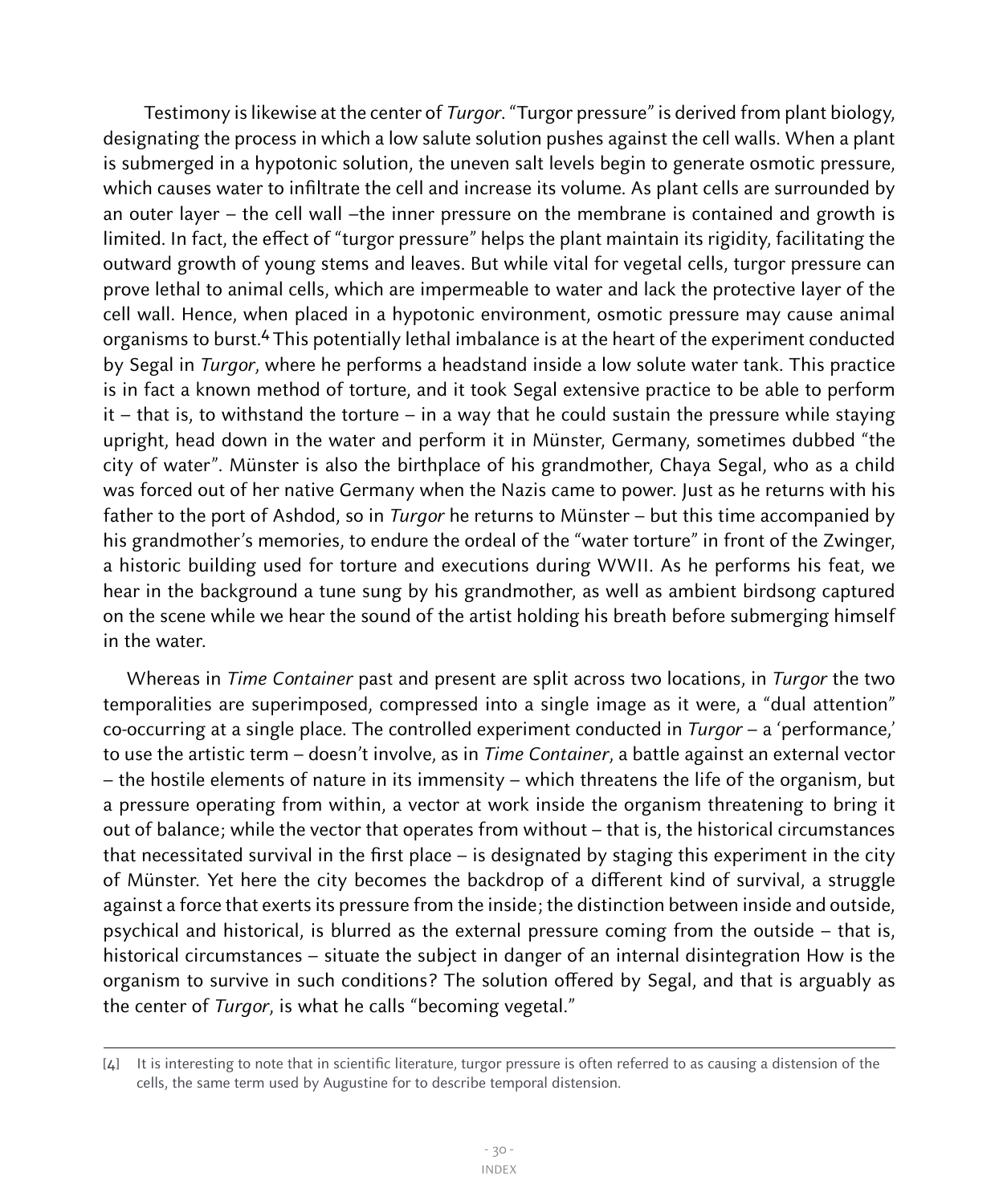In Agamben's discussion of The Physiological Researches by Xavier Bichat, he points to the fundamental fracture that, according to the eighteenth century physiologist, exists in every organism, to a co-presence of two "animals" in every organism: "First there is the animal that exists on the inside, whose organic life is comparable to that of a plant, and then 'the animal living on the outside,' whose life – which is the only one to merit the name 'animal' – is defined by its relation to the external world." According to Bichat, "the fracture between the organic and the animal traverses the entire life of the individual, leaving its mark in the opposition between the continuity of organic functions (blood circulation, respiration, assimilation, excretion, etc.) and the intermittence of animal functions (the most evident of which is that of dreaming-waking); between the asymmetry of organic life [...] and the symmetry of animal life [...]."<sup>5</sup> Bichat, claims Agamben, was concerned above all with "organic life's survival of animal life, the inconceivable subsistence of 'the animal on the inside' once the 'animal on the outside' has ceased to exist." But when we speak of the survival of bare life, asks Agamben, what is it that survives, actually? Is it the human or the inhuman, the animal or the organic? The disjunction between human and inhuman, between organic and animal – the internal fracture – provides Segal with a way of solving the dilemma of the survival scene that he enacts before our eyes, a scene which ties together both types of survival: that of nature and that of inhumanity.



Turgor, 2014, documentation (Photography: Peter Kaiser)

<sup>[</sup>5] Agamben, op. cit., 152.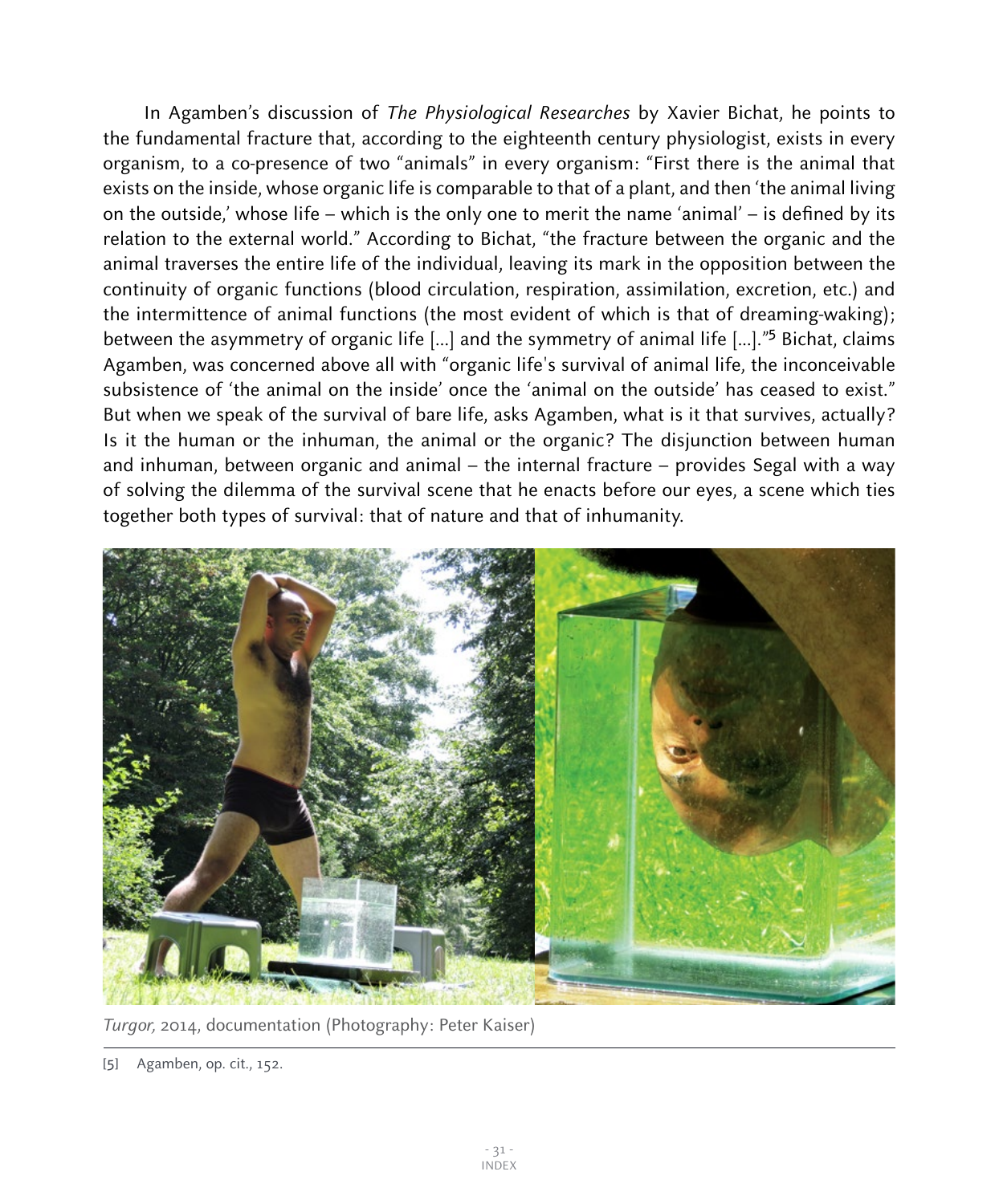According to Agamben, the lesson to be drawn from Auschwitz can be summed up in the following: "The human being is the one who can survive the human being […who has the] inhuman capacity to survive the human.<sup>"6</sup> In view of *Turgor*, I shall try to reinterpret Agamben's claim as a claim on this inhuman capacity – an element of inhumanity contained in the human, that is, the organic, animal and vegetal – as that which grants the human its capacity to survive the inhuman. In Segal's work, this aspect is highlighted by the fact that it isn't his body that he abandons to peril, but rather his organism. The risk taken is condensed to the level of the cell, to a broken balance between in and out – much like the solution he offers, of "becoming vegetal". Only by virtue of this inhuman capacity – of turning oneself into a plant – can he survive the ordeal of the inhuman. Speaking about a more recent work of his, Segal says, in the same vein, that he is in search of the place where the human and the natural interact and interchange, and that such an interchange between the human and inhuman can only take place when human nature and nature are at close proximity, where the human apprehends the inhuman not as an otherness exterior to him, but as an internal part that comes to emerge by way of alienation.

On the level of the cell, beyond the pleasure principle, torture becomes something of a meditative moment; putting one's life as risk can validate, precisely, one's own vitality.

Contrary to Time Container, where the father's memories are being told, in Turgor – a work made wholly in homage to the excessiveness of testimony – the unsayable in the grandmother's testimony remains outside the scene, unnarrated. As a video without words, the testimony manifests itself through action. Choosing an indirect mode of rendering for his grandmother's testimony – a testimony that he had heard from her repeatedly, he says, when he was six, that is, the exact same age when her life was turned around due to the Nazis rise to power – he opt for a rendering by way of an act.



Time Container, 2013, diptych, two channel HD video, 7'41"

<sup>[</sup>6] Agamben, op. cit., 133.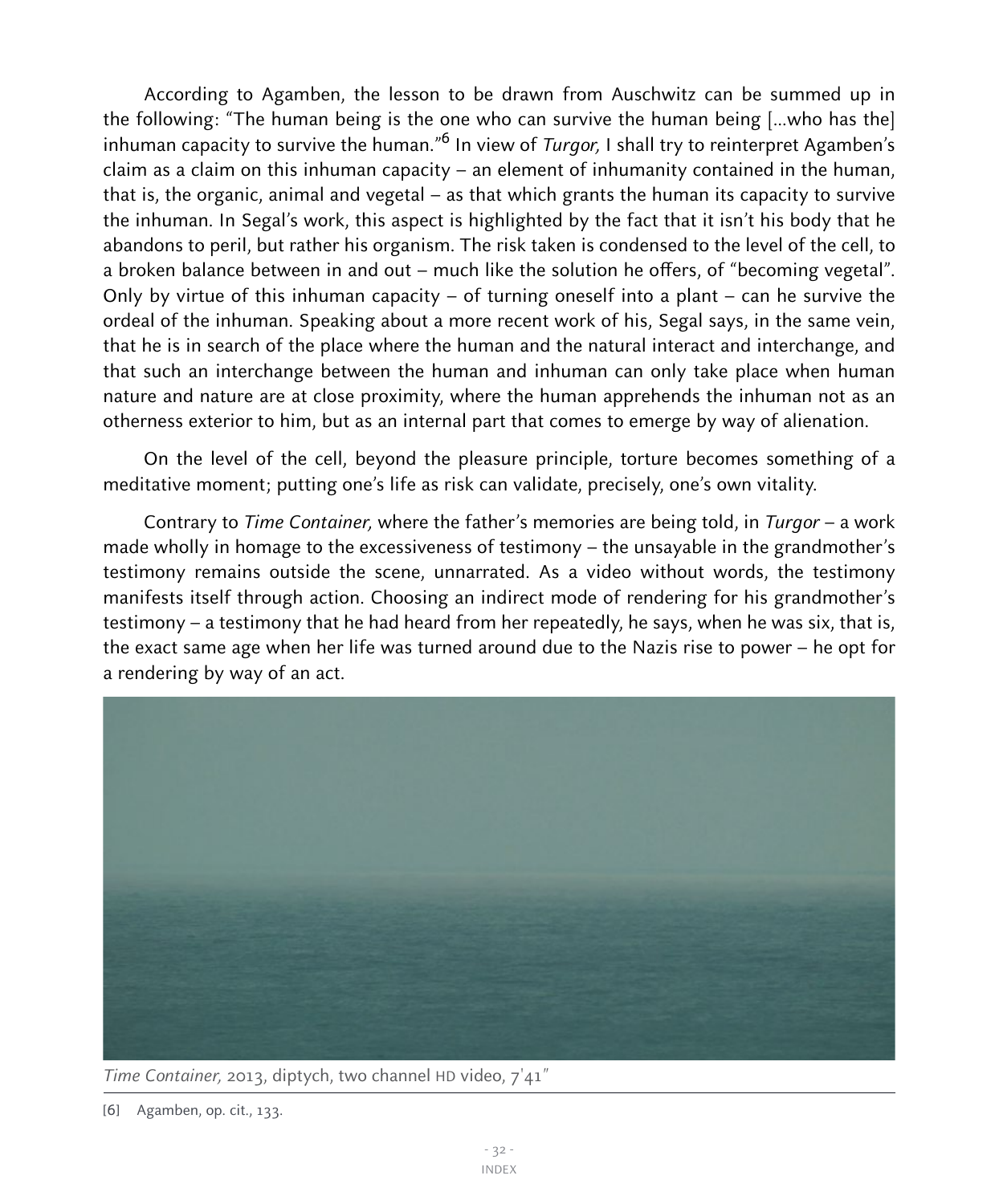## **Divine Survival**

In his book The Romantic Sublime, Thomas Weiksel makes the claim that the category of the sublime has lost its place in contemporary art and discourse because we are no longer enchanted and overwhelmed – less so terrorized – by the great outdoors. The modern subject, he claims, has lost his fascination with the infinity of the landscape so dear to the romantic sublime.7 Following Kant's Critique of Judgment, the aesthetic judgment of the sublime is predicated on an object that no longer resides in art, but rather in nature. However, from the very moment in which aesthetics, historically, break away from nature as the paradigmatic object, to turn towards the art object, the aesthetic judgment of the sublime turns to an art whose subject matter is nature – rather than to nature itself.<sup>8</sup> In the second half of the twentieth century, and chiefly through the influence of Jean-François Lyotard, the category of the sublime, which in Kant's thought was tied to the "unrepresentable," i.e. to imagination's failure in embodying the ideal of reason, comes to stand for the crisis of representation in art and for the impossibility of testimony.

In Time Container, a work that engages with the tradition of the sublime in art, Segal confronts the viewer with landscapes comparable to the one described by Kant:

Bold, overhanging, and as it were threatening, rocks; clouds piled up in the sky, moving with lightning flashes and thunder peals; volcanoes in all their violence of destruction; [...] the boundless ocean in a state of tumult; the lofty waterfall of a mighty river, and such like; these exhibit our faculty of resistance as insignificantly small in comparison with their might. But the sight of them is the more attractive, the more fearful it is, provided only that we are in security; and we readily call these objects sublime, because they raise the energies of the soul above their accustomed height, and discover in us a faculty of resistance of a quite different kind, which gives us courage to measure ourselves against the apparent almightiness of nature.<sup>9</sup>

With the aesthetic judgment of the sublime, the subject discovers in herself the ability of transcending her sensibility by means of reason, thus discovering in herself a capacity that would allow her to confront nature at its wildest. Both in *Time Container* and in *Turgor*, the human comes to discover his ability of transcending the human – however, not under the auspices of reason but rather by virtue of the inhuman, that is, of the vegetal.

<sup>[7]</sup> Thomas Weiskel, The Romantic Sublime: Studies in the Structure and Psychology of Transcendence, Johns Hopkins University Press, 1986.

<sup>[</sup>8] This is evident in the in the work of eighteenth century painter Caspar David Friedrich and in that of nineteenth century painter William Turner, which were seen as dealing with the sublime.

<sup>[9]</sup> Immanuel Kant, Critique of Judgment, translated by John H. Bernard, New York: Cosimo Books, 2007, 75.